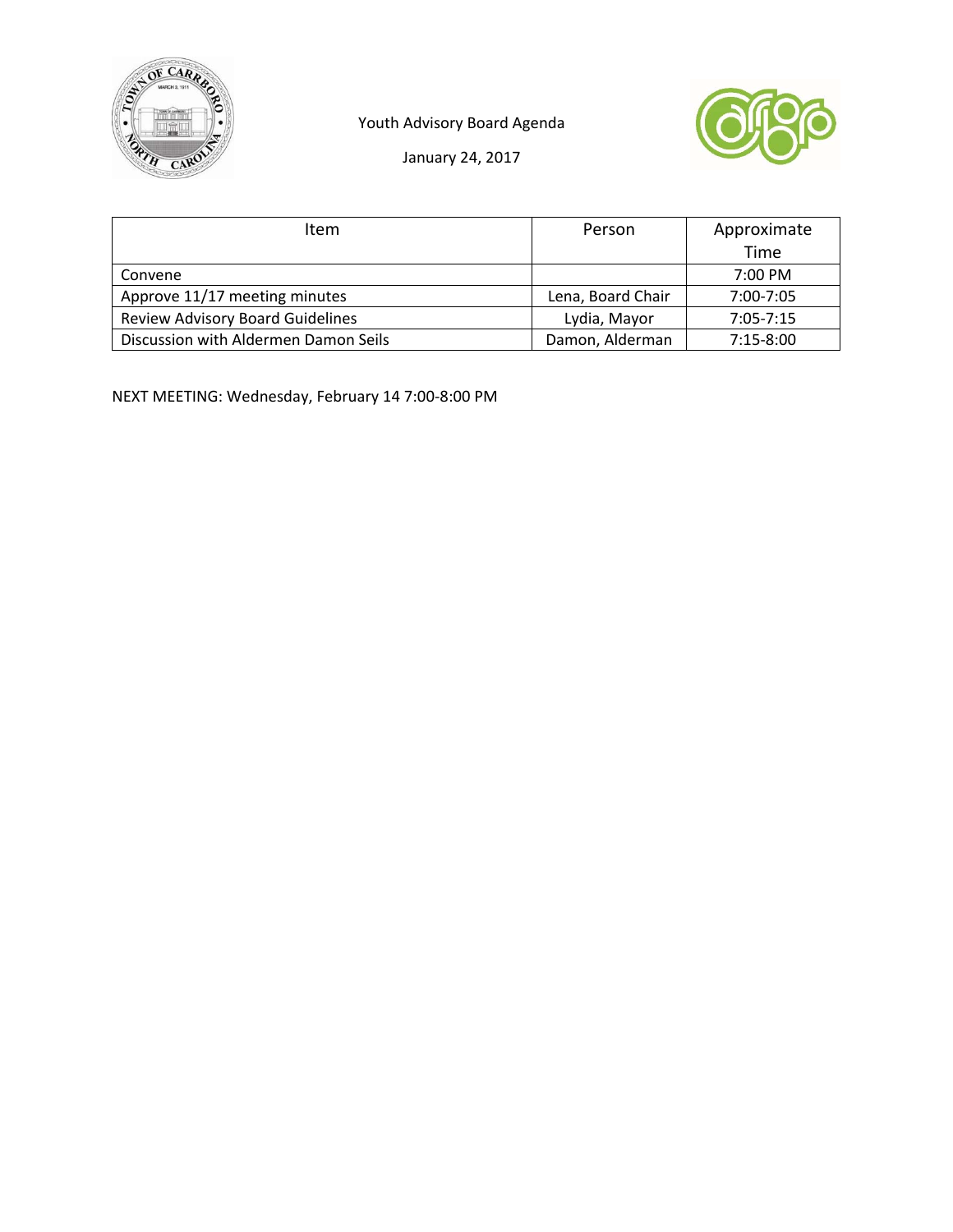

Youth Advisory Board Agenda



November 14, 2017

Meeting Minutes

PRESENT: Danielle Kaufman‐Sedano, Madeleine Mount‐Cors, Noah Friedman, Reid Barker, Demi Wang, Alec Caruana, Ananya Saravanan, Lena Cohen and Spencer Yandrofski

ABSENT: Jackson Asaro, Zara Waheed

OTHERS: Julie Eckenrode, Assistant to the Town Manager

| Item                                                                                        | Person | Approximate       |  |
|---------------------------------------------------------------------------------------------|--------|-------------------|--|
|                                                                                             |        | Time              |  |
| 1. Convene                                                                                  |        | $7:00 \text{ PM}$ |  |
| 2. Chair & Vice Chair Elections                                                             | All    | $7:00 - 7:10$     |  |
| - Lena Cohen was elected chair                                                              |        |                   |  |
| -Alec Caruana was elected vice chair.                                                       |        |                   |  |
| 3. Approve 10/17 meeting minutes & Meeting Calendar                                         | All    | $7:10-7:15$       |  |
| -Motion was approved unanimously                                                            |        |                   |  |
| 4. Briefing on BOA Agenda                                                                   | Julie  | $7:15 - 7:25$     |  |
| -Julie briefed the members on what to expect at the upcoming BOA meeting.                   |        |                   |  |
| 5. YAB to receive charge and attend BOA meeting                                             | All    | 7:30-8:30         |  |
| -Danielle Kaufman-Sedano, Madeleine Mount-Cors, Noah Friedman, Reid Barker, Demi Wang, Alec |        |                   |  |
| Caruana, Ananya Saravanan, and Spencer Yandrofski accepted their charge.                    |        |                   |  |
| -Lena Cohen provide an update to the BOA on the highlights of the 2016-2017 YAB.            |        |                   |  |

NEXT MEETING: Wednesday, December 6 7:00‐8:00 PM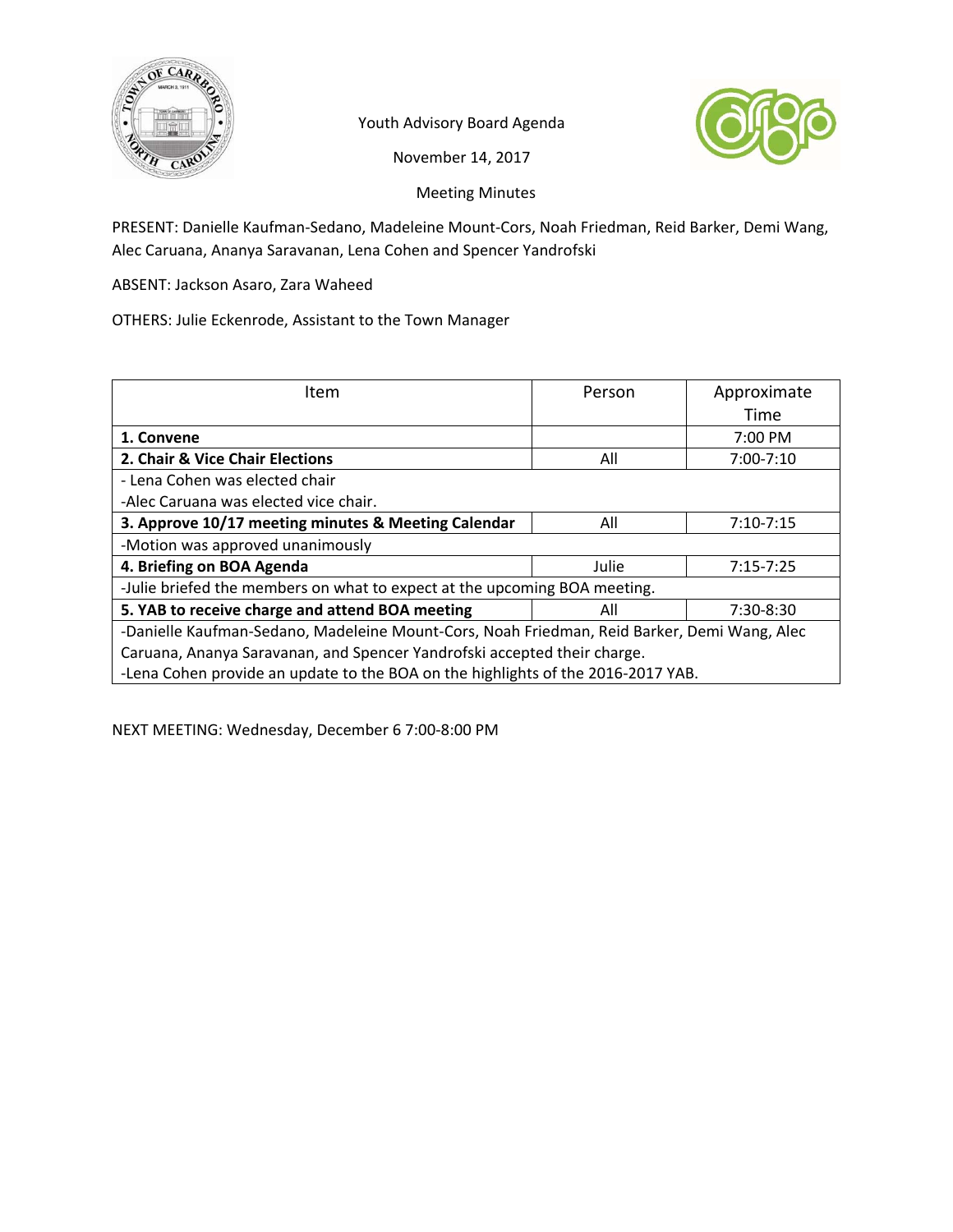### **ADMINISTRATIVE POLICY #**

### **RULES OF PROCEDURE FOR TOWN OF CARRBORO BOARDS AND COMMISSIONS**

**Purpose:** This policy for advisory boards/commissions (hereinafter "boards") will provide efficient and equitable rules of procedures for all board members and staff liaisons to follow and provide general information and recommendations about how the boards conduct Town business.

This policy is not designed to create any additional rights or obligations, nor does it establish any procedural rights to any person that are not already provided for by law. The failure of any board member to adhere to the recommended procedures described herein shall not affect the validity of any meeting or action taken. To the extent there is conflict or any discrepancy between these procedures and the North Carolina General Statutes, case law, or Town ordinances (collectively "law"), the law shall prevail.

#### **1. Role of Board of Aldermen Liaison**

The Board of Aldermen will appoint a Board liaison(s) to each board at the organizational meeting held each election year. These appointees will serve as the elected official point of contact for the board. Board liaisons are non-voting persons who serve chiefly to listen to conversation, to clarify as necessary matters of policy or process related to a particular issue, and to fairly recount Advisory Board conversation and intent as may be needed in subsequent Board of Aldermen discussions. Board liaisons are expected to limit their participation in Advisory Board debate and discussion so as to ensure the freest environmental for citizen input, participation, and leadership. Liaisons shall encourage productive discussion but leave meeting facilitation to Advisory Board chairs and staff. Board liaisons shall not call or cancel meetings, nor amend the agenda of an Advisory Board meeting.

#### **2. Role of Staff Liaison**

Each department director will have the responsibility of designating a staff person from their department to serve as the staff liaison for each advisory board(s) managed by their department. Additional staff from that department may also provide support roles as deemed necessary by the department director. The staff liaison will be the primary contact for the advisory board members. The staff liaison is responsible for providing board-specific orientation to board members. While the staff liaison serves as staff support to the board it should be clearly noted that staff work is directed only by the department director or their supervisor. Staff liaisons should refer to their supervisor with any questions related to advisory board work. It is the responsibility of the staff liaison to develop agendas and guide the work of the advisory board, as directed by the Board of Aldermen.

#### **3. Meeting Schedules**

Boards should adopt a yearly meeting schedule each year which takes into account Townobserved holidays and other frequently observed holidays and events. Once adopted, the meeting schedule is then posted in a public notice. Boards that meet on an as-needed basis only will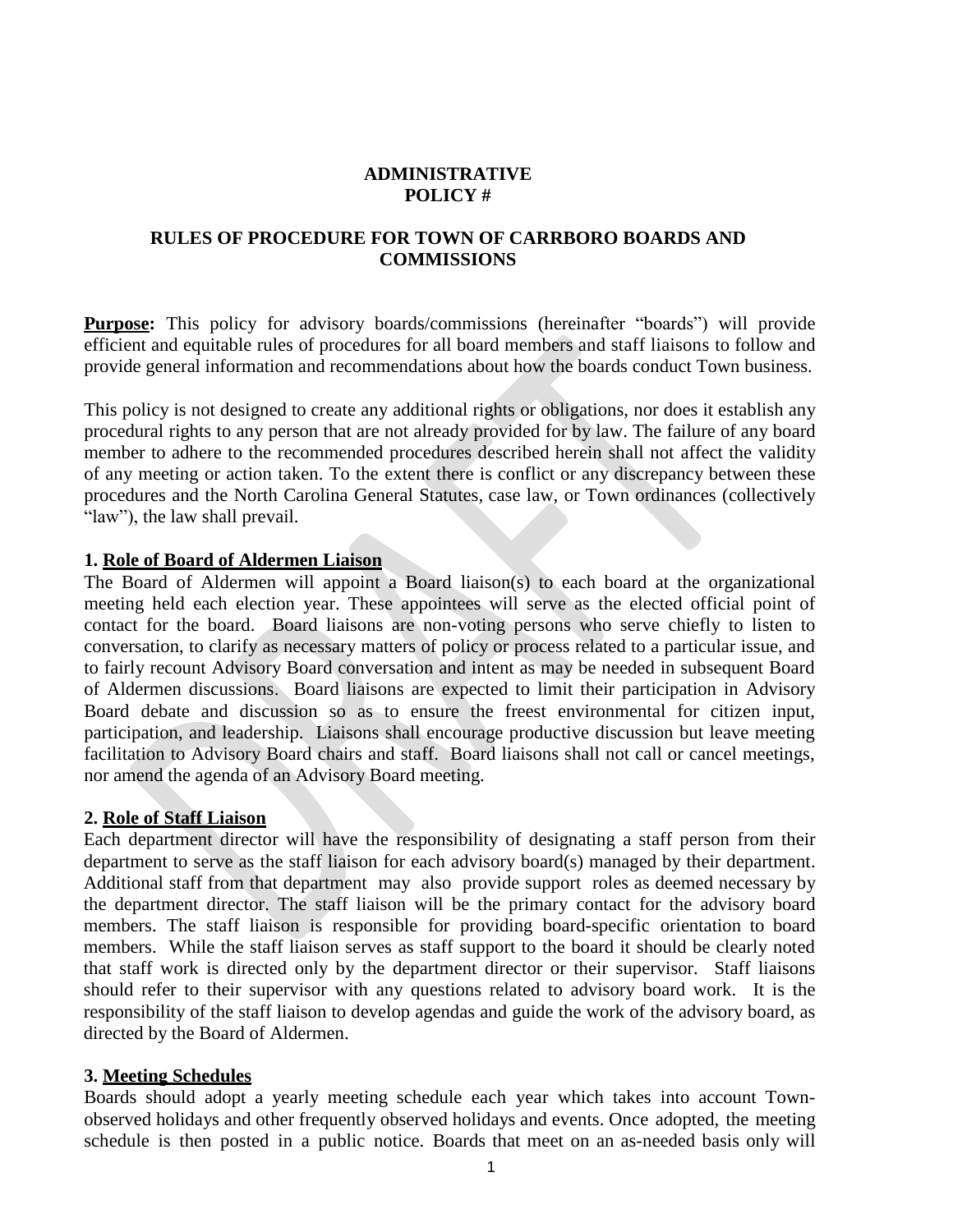provide appropriate public notice at least 96 hours (4 days) in advance of each meeting. Such notice will provide the date, time, location and purpose of the meeting. In addition, appropriate public notice, as required by law, will be given for any special meeting or work session that is not included on the regular meeting schedule.

#### **4. Meeting Agenda**

The purpose of the agenda is to organize materials to be considered and to give members an opportunity to study the issues before the meeting.

Board agendas are prepared by the staff liaison based upon information received from the Board of Aldermen, department directors, staff, or items continued or approved to be on the agenda by consensus of a majority of board members during the previous meeting. Advisory board chairpersons may provide input during agenda preparation but are not required nor expected to approve agendas as provided by the staff liaison.

The staff liaison will ensure that the agenda, and all supplementary material, is available on the Town's website at least 96 hours (4 days) prior to the board meeting. No changes will be made to the agenda once it has been posted. However, the following changes may be made at the beginning of the meeting if agreed to by a majority of the members present: order, discussion of planning of events, announcements by members of the committee. Items that will require a vote and recommendation back to the Board of Aldermen may not be added to the agenda at the meeting. If the agenda is not posted prior to 96 hours of the meeting, the meeting will be cancelled and items will be continued to the next properly posted meeting.

Items shall be placed on the agenda according to the order of business. The order of business for a regular meeting agenda follows. Agenda items may be considered in an order different from that shown on the agenda. In emergency situations, other items may be considered on the agenda.

- Call to Order: The presider (usually the chair) will always begin the meeting at the appointed time with a quorum present;
- Swearing in of witnesses, if required: A Town staff member who is a Notary Public may perform this duty in addition to other persons granted this authority by state law or other governing documents;
- Approval of previous meeting minutes: The board will adopt the minutes, as is, or with modifications by motion, second and vote of majority;
- Action and discussion items, reports, information items (including any public hearings);
- Old/New Business:
- Adjournment: The board shall adjourn meetings by motion in open session.

Some boards utilize committees to help carry out their business. The meetings of those committees are recognized to be more informal than regular meetings, and the public notice may also serve as the agenda. Items may not be added to the agenda of a committee meeting.

### **7. Open Meetings Requirement**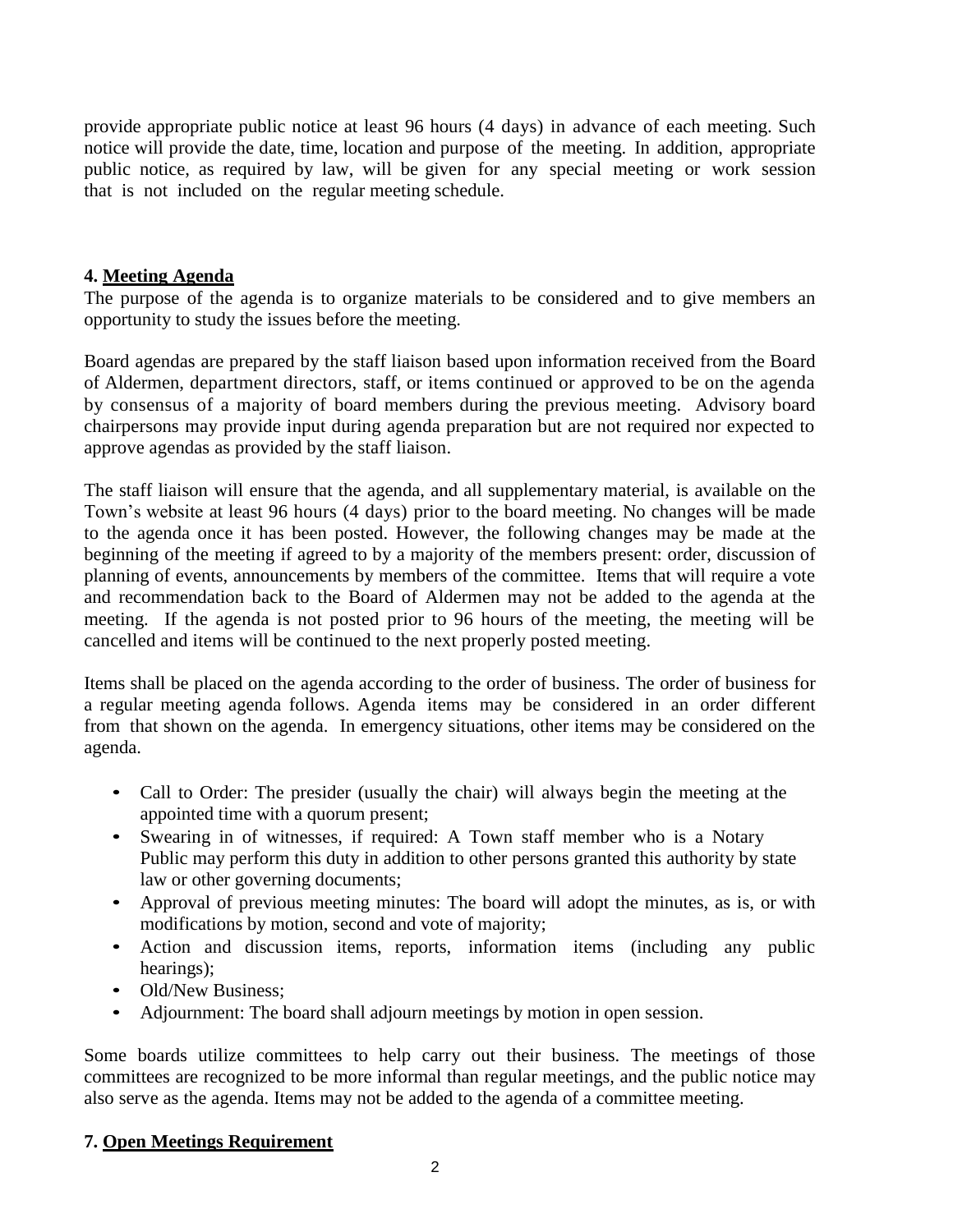Board members shall not deliberate, vote, or otherwise take action on any matter with the intention of making it impossible for persons attending a meeting of the board to understand what is being deliberated, voted, or acted on. Board members should strive to be clear about the matters they are considering and should refrain from referencing an item by letter, number, or other designation which might be conceived as a secret device or method. The board may deliberate, vote or otherwise take action by reference to an agenda, if copies of the agenda– sufficiently worded to enable the public to understand what is being deliberated, voted, or acted on–are available for public inspection at the meeting.

### **8. Quorum**

Unless otherwise set forth in bylaws or other governing documents, a majority of the board, including the chair but excluding vacant seats, shall constitute a quorum. A majority is more than half of the board. A member who has withdrawn from a meeting without being excused by majority vote of the remaining members present shall be counted as present for purposes of determining a quorum.

# **9. Chair**

The chair shall have the following authority:

- To act as the parliamentarian during meetings of the board;
- To preside over public meetings of the board;
- To vote upon all measures before the board;
- To be counted for quorum purposes;
- To preserve order and decorum;
- To call a brief recess at any time;
- To adjourn in an emergency.

### The chair may also

- Rule motions in or out of order:
- Determine when a speaker has gone beyond reasonable standards of courtesy in his or her remarks and to entertain and rule on objections from other members on this ground;
- Answer questions of procedure.

The board may, at its discretion, elect from its membership a vice chair to serve in the chair's absence or in case of sickness of the chair or other causes which would prevent the chair from attending to his or her duties. The vice chair shall be entitled to vote on all matters and shall be considered a board member for all purposes, including the determination of whether a quorum is present.

If both the chair and vice chair are absent from a meeting, the board may elect from among its members a temporary chairperson to preside at the meeting.

The chair as the meeting presider shall follow the principles below, which were taken from "Robert's Rules in Plain English":

- "Be on time and start on time."
- "Be organized. The presiding officer should have a detailed, well prepared agenda and stick to it."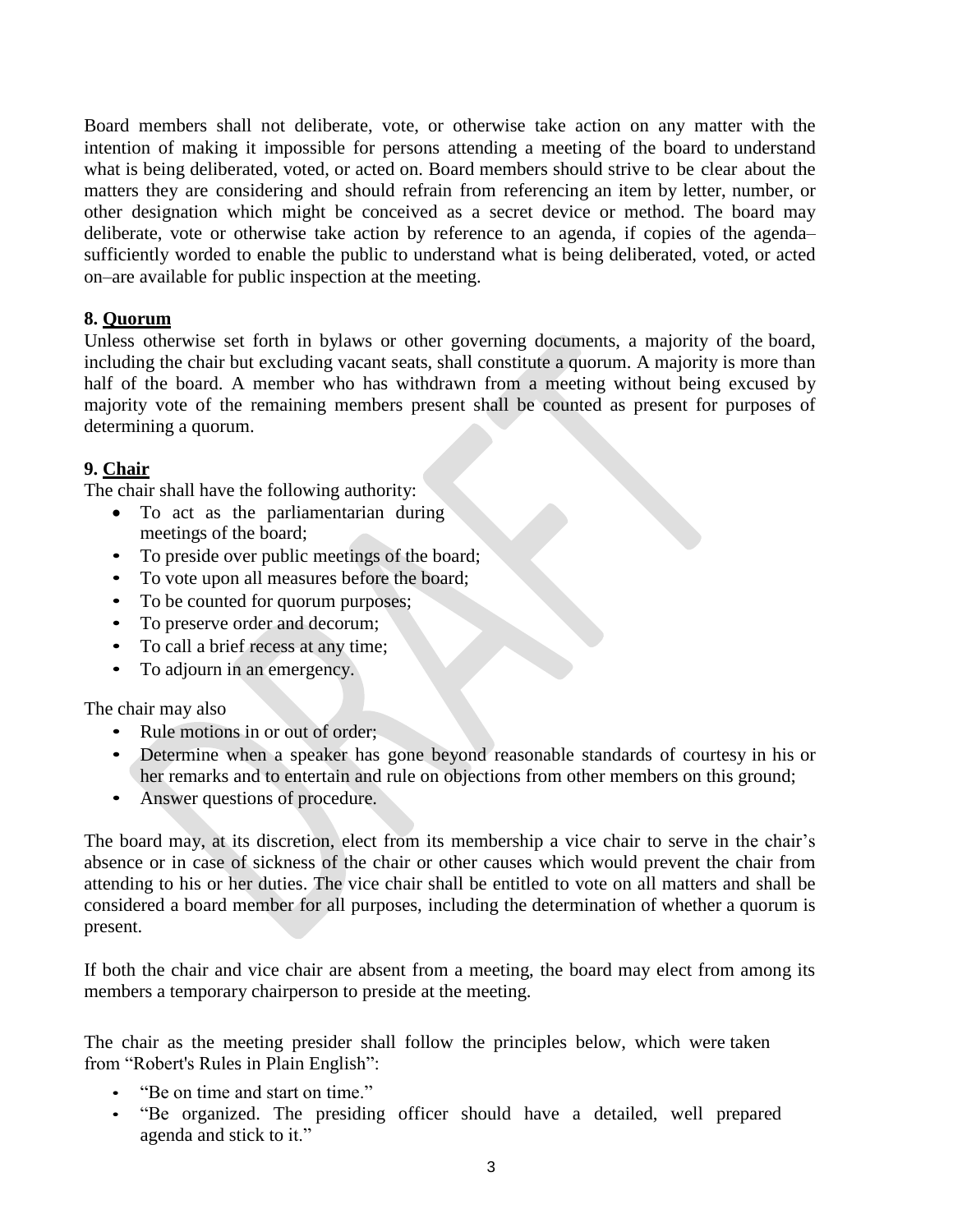- "Be prepared. The presiding officer should be familiar with the procedural rules…"
- "Be a teacher. The presiding officer should keep the group working together by explaining procedure clearly and communicating the next order of business. If a motion is confusing, it is his [her] duty to clarify it. This may mean helping a member rephrase a motion."
- "Be in control of the floor. The presiding officer should 'assign' the floor by recognizing those members who wish to speak by calling them by name. No other member may interrupt or call out remarks without being out of order. The presiding officer should remind such a member that the floor has been assigned and request that his [her] remarks be held until the floor has been assigned to him [her]. In addition, private discussion between members while another has the floor is out of order and disruptive members should be reminded of this rule."
- "Be impartial. The presiding officer should impartially call on members wishing to speak. He [she] should give members on both sides of an issue an opportunity to speak..."
- "Be composed. The presiding officer should remain calm and objective, keeping the meeting moving."
- "Be precise. The presiding officer should always restate the motion before taking a vote. After taking the vote, he [she] announces the result of the vote by interpreting the action taken. The presiding officer should always be certain about the results of a voice vote. He [she] may retake the vote by requesting a show of hands on his [her] own accord."
- "Be focused. The presiding officer should not allow irrelevant discussion. Restate the question and, if necessary, directly request the member to 'confine remarks to the pending question'."
- "Be temperate. The presiding officer should use the gavel sparingly, tapping it once to open and close the meeting."

### **10. Action by boards**

Actions of the boards shall proceed by motion, unless agreed to proceed by unanimous consensus. Seconds are required to all motions. Only one motion at a time shall be allowed. Motions may be withdrawn at any time prior to a vote or in accordance with the law. Motions shall be adopted by a majority of the votes cast unless otherwise required by these rules or by the laws of North Carolina. A majority is defined as more than half of the board members present for the vote.

Every member of the board should actively participate in voting unless excused by the remaining members in accordance with state law. A member who wishes to be excused from voting shall so inform the chair, who shall take a vote of the remaining members. No member should be excused from voting except upon matters in which the member has a conflict of interest (as outlined in the North Carolina General Statutes and case law). In all other cases, a failure to vote by a member who is physically present in the meeting, or who has withdrawn without being excused by a majority vote of the remaining members present, shall be recorded as an affirmative vote. However, board members are encouraged to make their voting positions clear by verbalizing their votes rather than allowing their silence to represent an affirmative vote. If a vote is unclear to the chair, then it will be up to the chair to call for a vote by hand.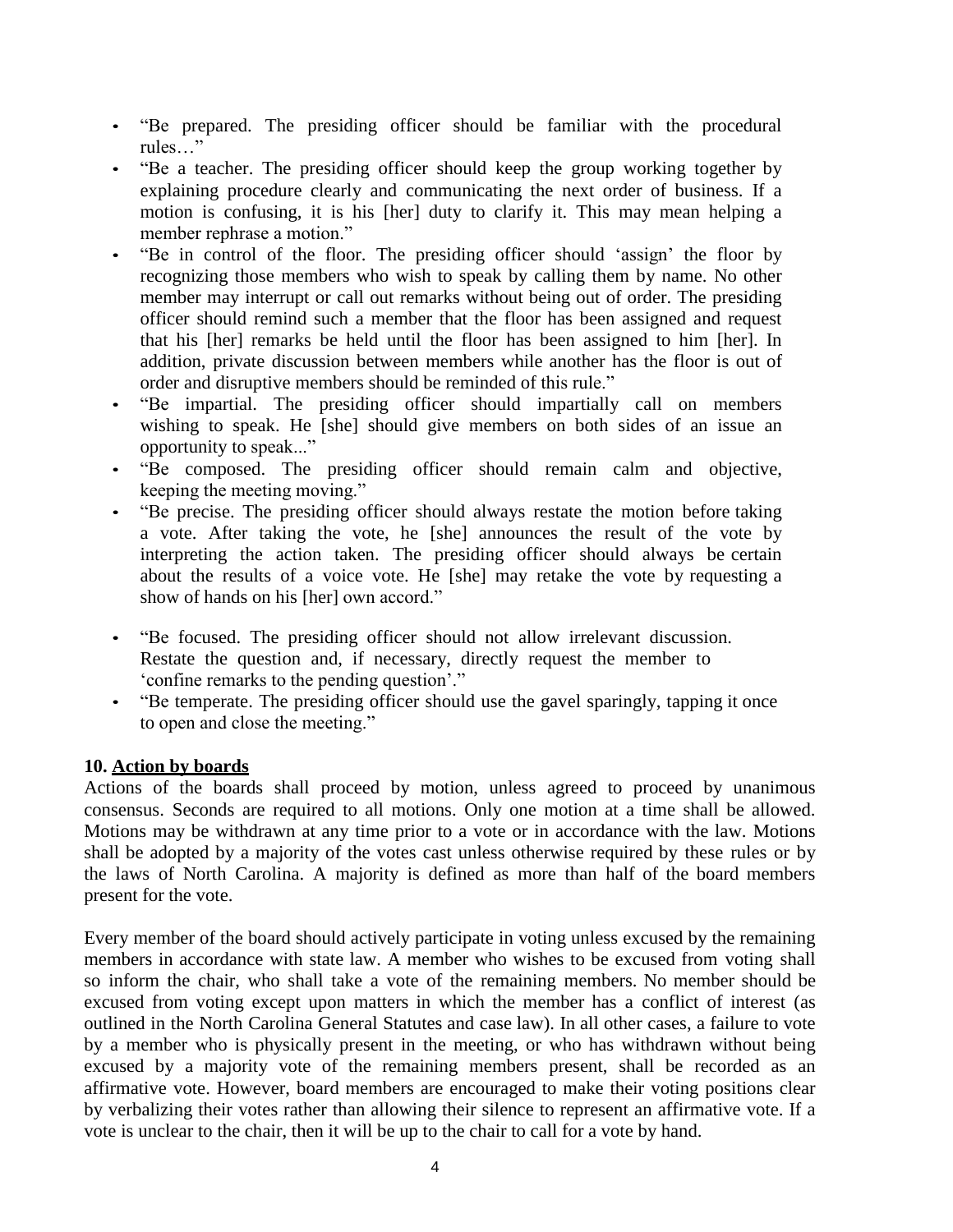# **11. Minutes**

Generally, the minutes of all boards are considered public records. The public records laws should be relied upon in determining when all records, including minutes, are deemed public records. The staff member that is designated as the secretary or liaison to the board shall be considered the custodian of the minutes and should treat such documents as public record laws require. The North Carolina Department of Cultural Resources should be referred to as a necessary guide in determining the status of all records.

Draft minutes posted in a meeting documents packet shall be watermarked "DRAFT". Once minutes are approved, they shall be posted in the appropriate section of the website module before the next meeting's documents are posted and sent out.

Minutes will be "summary minutes" and will not be verbatim. The law requires that all minutes be "full and accurate". The purpose of minutes is to provide a record of the actions taken by a board and not to provide a transcript of the discussions that occurred during the meeting. The minutes can also provide evidence on behalf of the board, that the board followed proper procedures in taking its actions. If no action is taken, the minutes may simply reflect that the meeting occurred, include the subject of the meeting and that no action occurred. It is not necessary to reflect the conversations and discussions of the board. The minutes should reflect motions made and seconds, identify the movants, dissenting votes, the general summary for the dissenting vote (or minority opinion), and the order in which the items before the board are addressed. All minutes shall be in written form. Minutes should contain enough information to act as an official record of the action taken, they should serve as a guide to staff and the Board in describing what action, if any, is recommended by the board, and they should be sufficient to be submitted as legal evidence as necessary. It is not necessary to record all discussions, particularly those discussions upon which no action is taken. Minutes shall include an accurate account of all guests that speak and a summary of what they spoke about.

Minutes for the Board of Adjustment should reflect in the record all findings pertaining to each hearing, every resolution acted upon by the board, and all votes of members of the board upon any resolution or upon the final determination of any question, indicating the names of members absent or failing to vote.

The following is an outline which may serve as a template for the boards in the preparation of meeting minutes.

- Name/identity of the board;
- Date, time and location of meeting;
- Time meeting called to order;
- Names of board members in attendance and those absent:
- Statement of whether or not there was a quorum present;
- Identification of subjects for consideration;
- Motions and seconds;
- Any conflicts of interest or abstainments from voting and votes thereon;
- Vote/Action taken by board;
- Dissenting opinion;
- Time meeting adjourned.